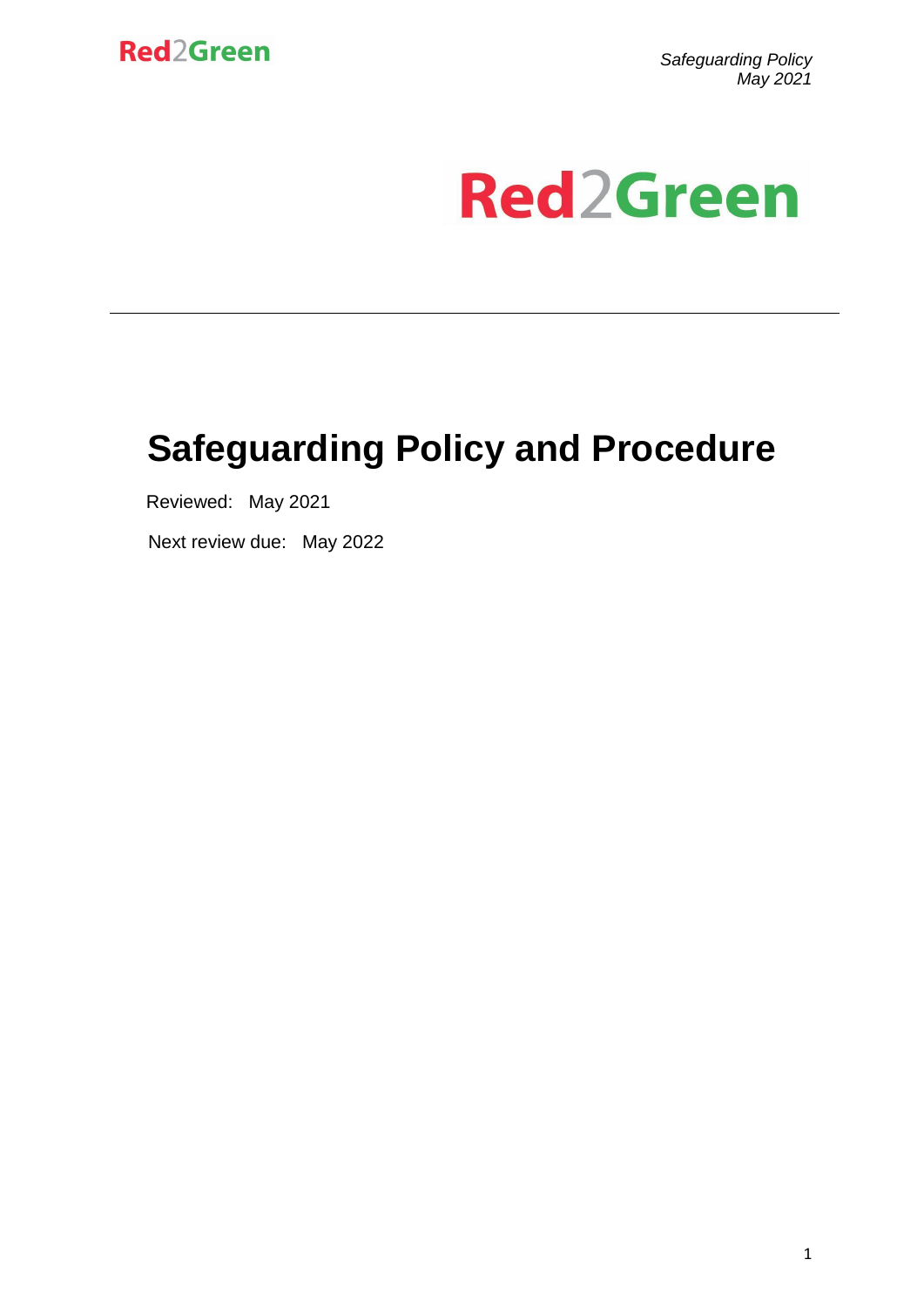### **1. Policy**

Red2Green has a commitment to safeguard vulnerable adults involved with the charity from harm. The Red2Green Safeguarding Policy is as follows:

- The welfare of a vulnerable adult is paramount
- All vulnerable adults without exception have the right to protection from abuse regardless of gender, ethnicity, disability, sexuality or beliefs.
- The policy will be reviewed, approved and endorsed by the board of trustees every two years.
- The policy applies to all trustees, staff and volunteers
- Clients and carers are informed of the policy and procedures as appropriate
- All concerns, and allegations of abuse will be taken seriously by trustees, staff and volunteers and responded to appropriately, this will require a referral to adult social care services
- Red2Green is committed to safe recruitment, selection and vetting of staff and volunteers

### **2. Some definitions used in this policy**

#### **2.1 Who is an adult at risk?**

Some adults are more at risk of being abused than others, such as:

- Older people
- People with visual or hearing impairment
- People with a physical disability
- People with learning disabilities or mental health problems
- People living with HIV or AIDS who have care and support needs

#### **2.2. Safeguarding adults aims to:**

Stop abuse or neglect wherever possible

- Enable adults to share current and/or historical abuse (enough to inform the safeguarding team)
- Prevent and reduce the risk of abuse or neglect to adults with care and support needs
- Safeguard adults in a way that supports them in making choices and having control about how they want to live
- Promote an approach that concentrates on improving the life for adults concerned address what has caused the abuse or neglect

### **3. Guidance that underpins this policy and procedure**

Red2Green will follow practice laid out in Section 42 – 46 of the Care Act 2014. This will be achieved by following the guidance and procedures found at:

• [https://www.cambridgeshire.gov.uk/residents/adults/keeping-safe/adult-safeguarding-and](https://www.cambridgeshire.gov.uk/residents/adults/keeping-safe/adult-safeguarding-and-mental-capacity/adult-safeguarding)[mental-capacity/adult-safeguarding](https://www.cambridgeshire.gov.uk/residents/adults/keeping-safe/adult-safeguarding-and-mental-capacity/adult-safeguarding)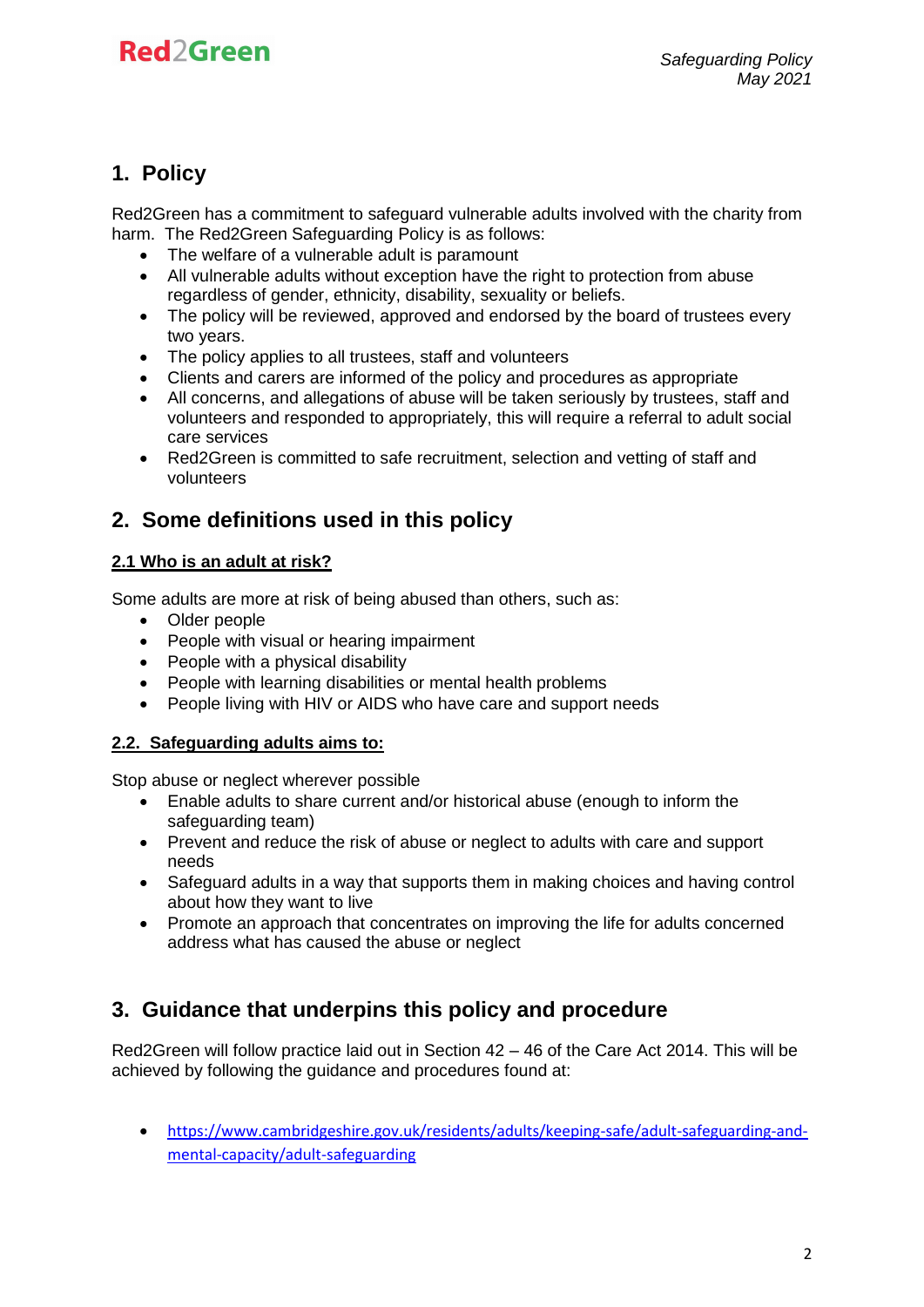• [https://www.safeguardingcambspeterborough.org.uk/adults-board/information-for](https://www.safeguardingcambspeterborough.org.uk/adults-board/information-for-professionals/cpsabprocedures/)[professionals/cpsabprocedures/](https://www.safeguardingcambspeterborough.org.uk/adults-board/information-for-professionals/cpsabprocedures/)

Red2Green is committed to supporting the right of adults at risk to be protected from abuse and neglect and to making sure all staff and volunteers work together, in line with the Cambridgeshire County Councils Safeguarding Adults Policy, and act promptly when dealing with allegations or suspicions of abuse or neglect.

### **4. Red2Green aims to have the following:**

- a clear line of accountability for the commissioning and/or provision of services designed to safeguard and promote the welfare of vulnerable adults
- a culture of listening to vulnerable adults and taking account of their wishes and feelings, both in individual decisions and the development of services;
- clear whistleblowing procedures,
- arrangements which set out clearly the processes for sharing information, with other professionals
- designated professional leads for safeguarding.
- safe recruitment practices for individuals whom the organisation will permit to work regularly with vulnerable adults, including policies on when to obtain a criminal record check;
- appropriate supervision and support for staff, including undertaking safeguarding training:
- staff should be given a mandatory induction, which includes familiarisation with safeguarding responsibilities and procedures to be followed if anyone has any concerns about a client's safety or welfare;

### **5. The Procedures if you have concerns about a vulnerable adult**

#### **5.1. Designated Safeguarding Leads**

Elizabeth Taylor, the Chief Executive, is the designated safeguarding lead with responsibility for safeguarding.

In the absence of the CEO the following staff members will be Deputy Safeguarding Leads:

- Emily Rogers
- Sonia Santry
- Kate Robinson

#### 5.1.1. **Duties of a safeguarding lead:**

- The safeguarding lead should have a high level of safeguarding knowledge and should have completed essential training
- The safeguarding lead will be involved in safe recruitment procedures for new staff members as well as their induction.
- They support staff.
- They will make formal referrals to the Duty and Advice Team
- They will ensure that concerns are logged and stored securely away.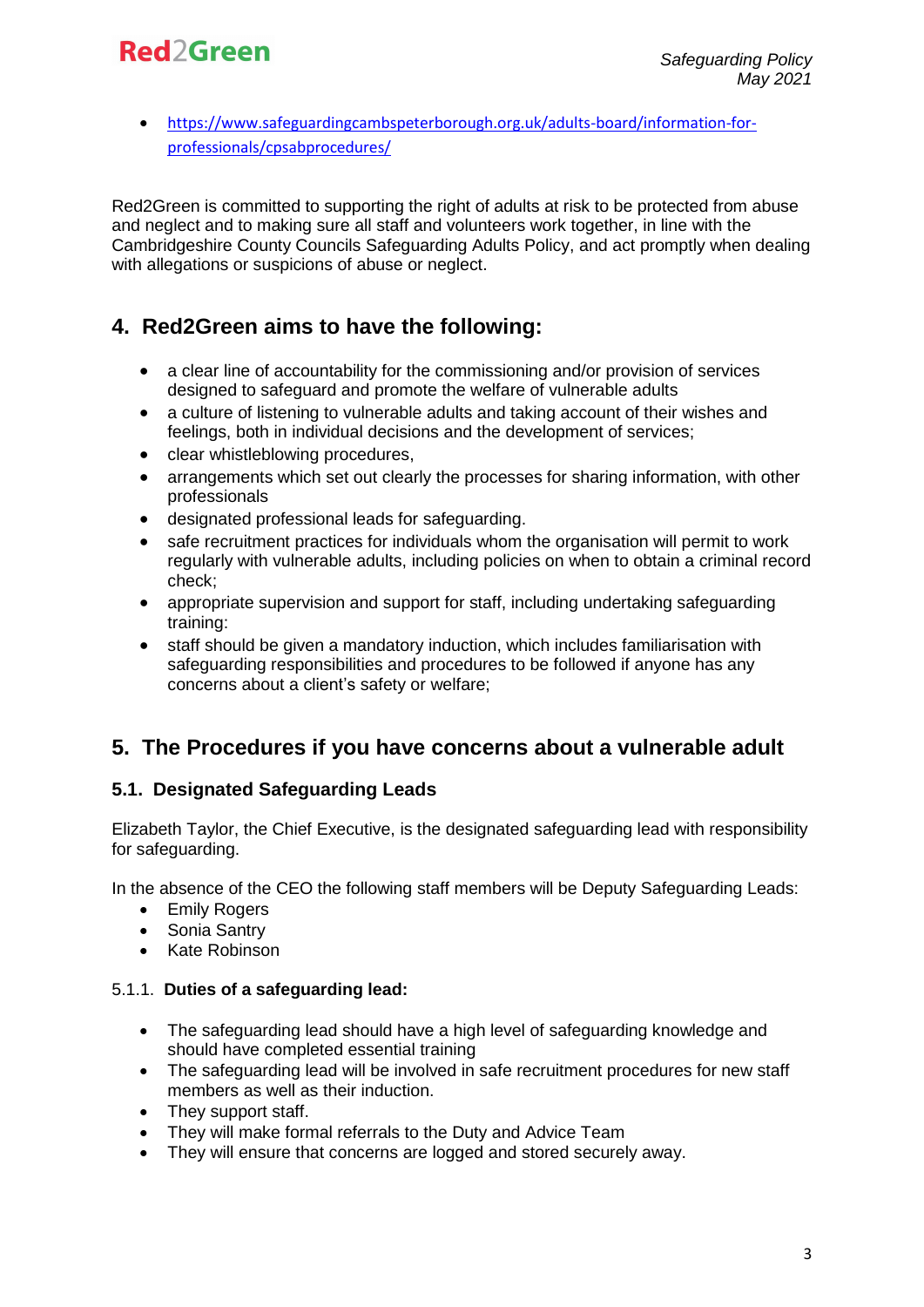- The safeguarding lead will have joint responsibility, together with the Board of Trustees, to ensure that an organisation's safeguarding policy and related policies and procedures are followed and regularly updated.
- They are the person to go to for the contact details of relevant statutory agencies. such as the Police or Local Authority Designated Officer (LADO) for allegations against staff.
- They must refresh their training in line with any necessary updates.

5.1.2. All safeguarding leads are required to complete a Safeguarding Vulnerable Adults Level 3 Designated Safeguarding Officer (DSL) course. (Link in Appendix)

#### **5.2 Information about abuse**

#### **5.2.1 Who is an adult at risk of abuse?**

An adult at risk is a person aged 18 years or over who is or may be in need of community care services by reason of mental health issues, learning or physical disability, sensory impairment, age or illness and is or may be unable to take care of him/herself, or unable to protect him/herself against harm or exploitation.

#### **5.2.2. Adult safeguarding – what it is and why it matters.**

Safeguarding means protecting an adult's right to live in safety, free from abuse and neglect. It is about Red2Green staff working together to prevent and stop both the risks and experience of abuse or neglect, while at the same time making sure that the adult's wellbeing is promoted including, where appropriate, having regard to their views, wishes, feelings and beliefs in deciding on any action. This must recognise that adults sometimes have complex interpersonal relationships and may be ambivalent, unclear or unrealistic about their personal circumstances.

The aim of this policy is to:<sup>1</sup>

1

- prevent harm and reduce the risk of abuse or neglect to adults with care and support needs
- stop abuse or neglect wherever possible
- safeguard adults in a way that supports them in making choices and having control about how they want to live
- promote an approach that concentrates on improving life for the adults concerned
- raise public awareness so that communities as a whole, alongside professionals, play their part in preventing, identifying and responding to abuse and neglect
- provide information and support in accessible ways to help people understand the different types of abuse, how to stay safe and what to do to raise a concern about the safety or well-being of an adult
- address what has caused the abuse or neglect

<sup>1</sup> [www.gov.uk/government.publications.care-act-statutory-guidance/care-and-support-statutory-guidance](http://www.gov.uk/government.publications.care-act-statutory-guidance/care-and-support-statutory-guidance)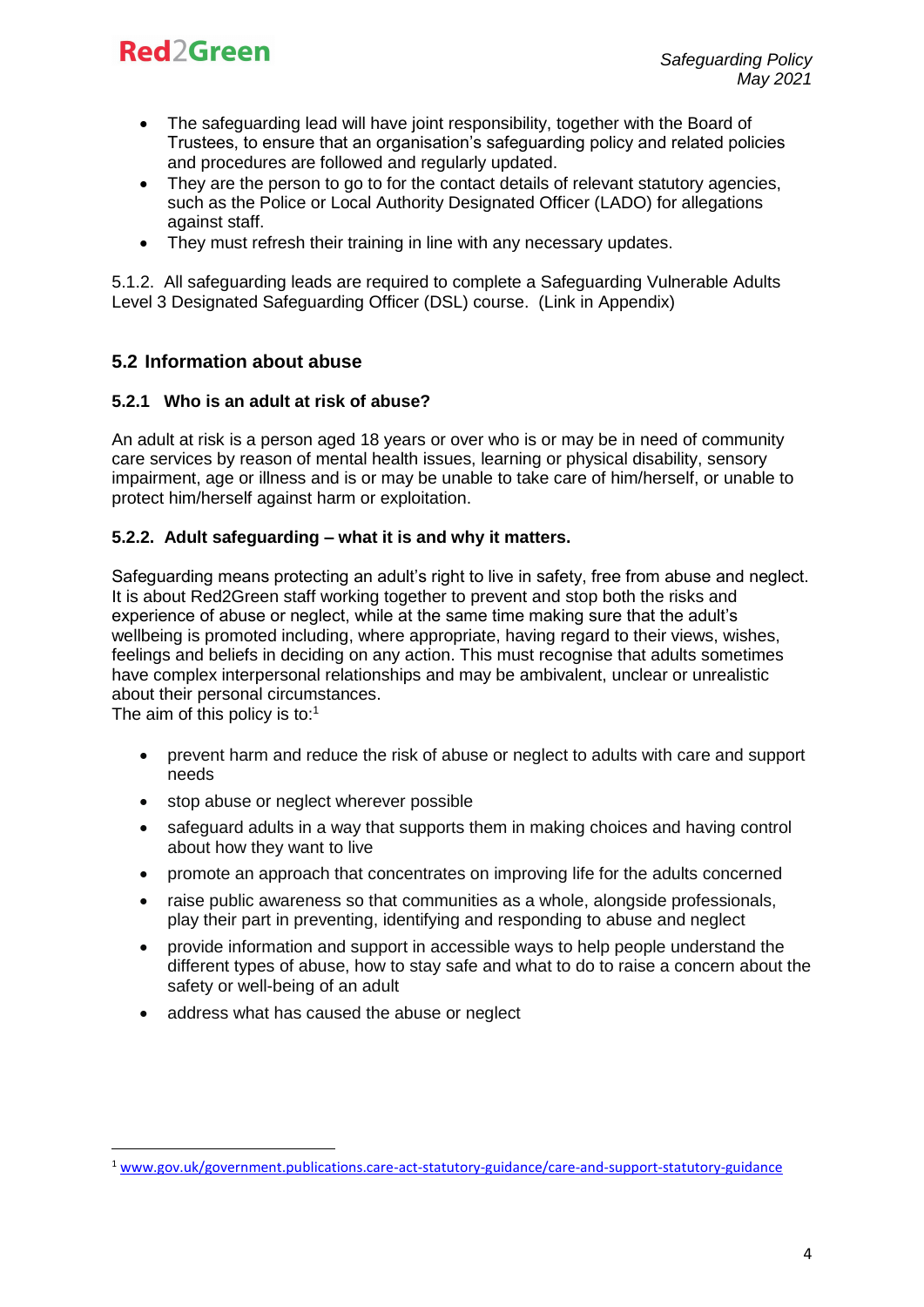

#### 5.2.3. **Six key principles underpin all adult safeguarding work**

#### **Empowerment**

People being supported and encouraged to make their own decisions and informed consent.

"I am asked what I want as the outcomes from the safeguarding process and these directly inform what happens."

#### **Prevention**

It is better to take action before harm occurs.

"I receive clear and simple information about what abuse is, how to recognise the signs and what I can do to seek help."

#### **Proportionality**

The least intrusive response appropriate to the risk presented.

"I am sure that the professionals will work in my interest, as I see them and they will only get involved as much as needed."

#### **Protection**

Support and representation for those in greatest need.

"I get help and support to report abuse and neglect. I get help so that I am able to take part in the safeguarding process to the extent to which I want."

#### **Partnership**

Local solutions through services working with their communities. Communities have a part to play in preventing, detecting and reporting neglect and abuse.

"I know that staff treat any personal and sensitive information in confidence, only sharing what is helpful and necessary. I am confident that professionals will work together and with me to get the best result for me."

#### **Accountability**

Accountability and transparency in delivering safeguarding.

"I understand the role of everyone involved in my life and so do they." 2

#### **What is abuse and neglect?**

#### **Physical abuse including:**

- assault
- hitting

**.** 

• slapping

<sup>2</sup> [www.gov.uk/government.publications.care-act-statutory-guidance/care-and-support-statutory-guidance](http://www.gov.uk/government.publications.care-act-statutory-guidance/care-and-support-statutory-guidance)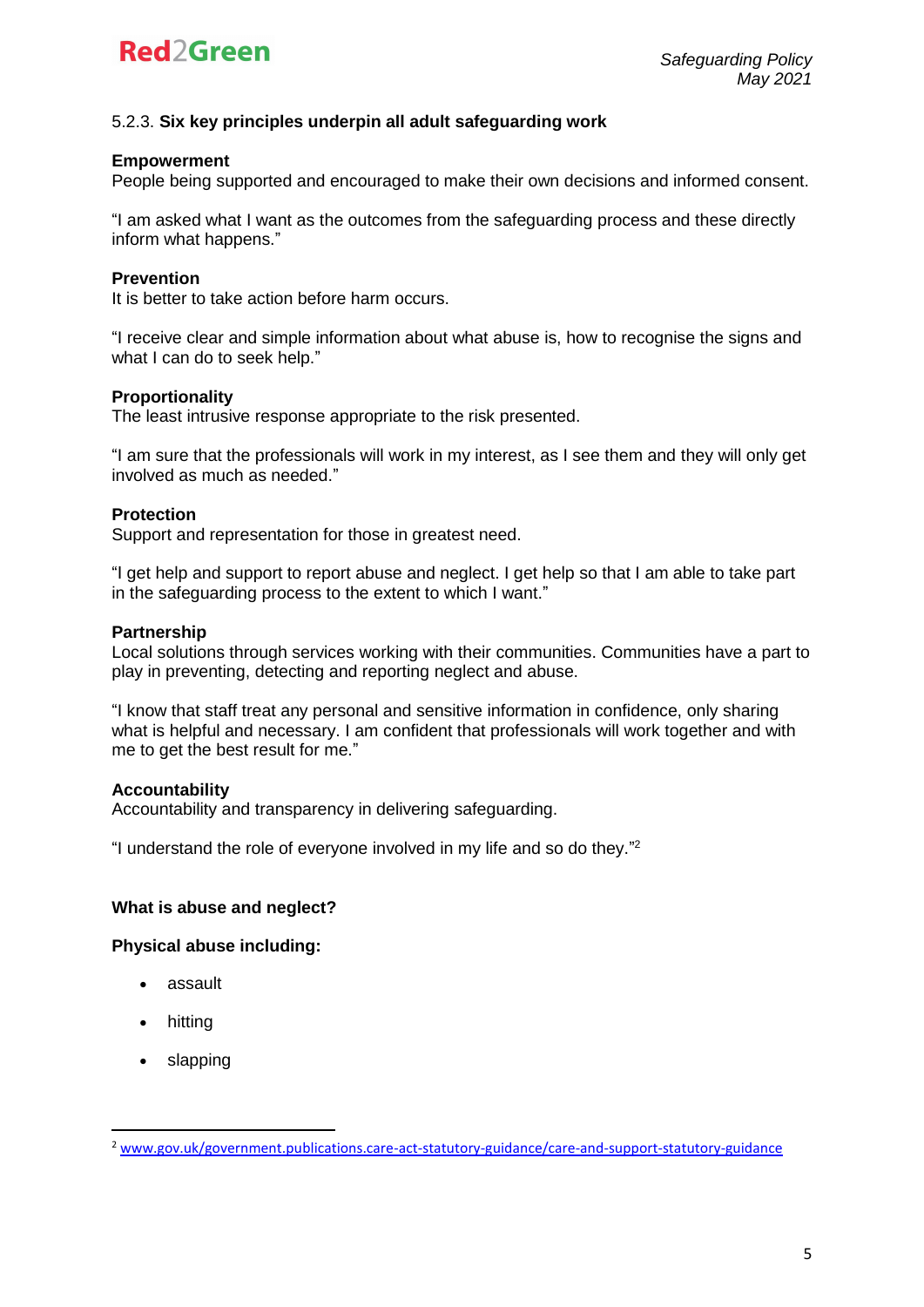- pushing
- misuse of medication
- restraint
- inappropriate physical sanctions

#### **Domestic violence including:**

- psychological
- physical
- sexual
- financial
- emotional abuse
- so called 'honour' based violence

#### **Sexual abuse including:**

- rape
- indecent exposure
- sexual harassment
- inappropriate looking or touching
- sexual teasing or innuendo
- sexual photography
- subjection to pornography or witnessing sexual acts
- indecent exposure
- sexual assault
- sexual acts to which the adult has not consented or was pressured into consenting
- •

#### **Psychological abuse including:**

- emotional abuse
- threats of harm or abandonment
- deprivation of contact
- humiliation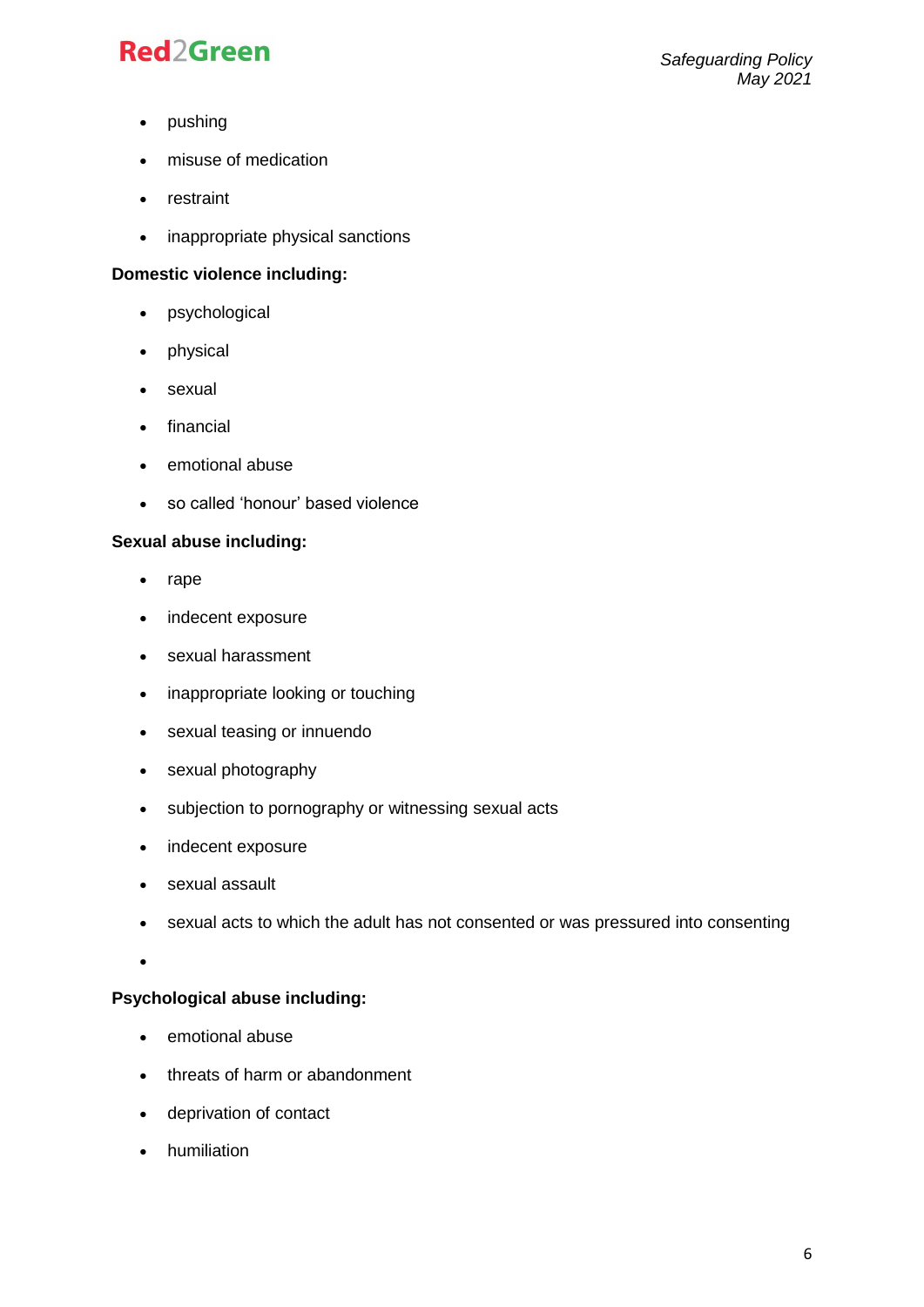- blaming
- controlling
- intimidation
- coercion
- harassment
- verbal abuse
- cyber bullying
- isolation
- unreasonable and unjustified withdrawal of services or supportive networks

#### **Financial or material abuse including:**

- theft
- fraud
- internet scamming
- coercion in relation to an adult's financial affairs or arrangements, including in connection with wills, property, inheritance or financial transactions
- the misuse or misappropriation of property, possessions or benefits

#### **Modern slavery encompasses:**

- slavery
- human trafficking
- forced labour and domestic servitude.
- traffickers and slave masters using whatever means they have at their disposal to coerce, deceive and force individuals into a life of abuse, servitude and inhumane treatment

#### **Discriminatory abuse including forms of:**

- harassment
- slurs or similar treatment:
	- because of race
	- gender and gender identity
	- age
	- disability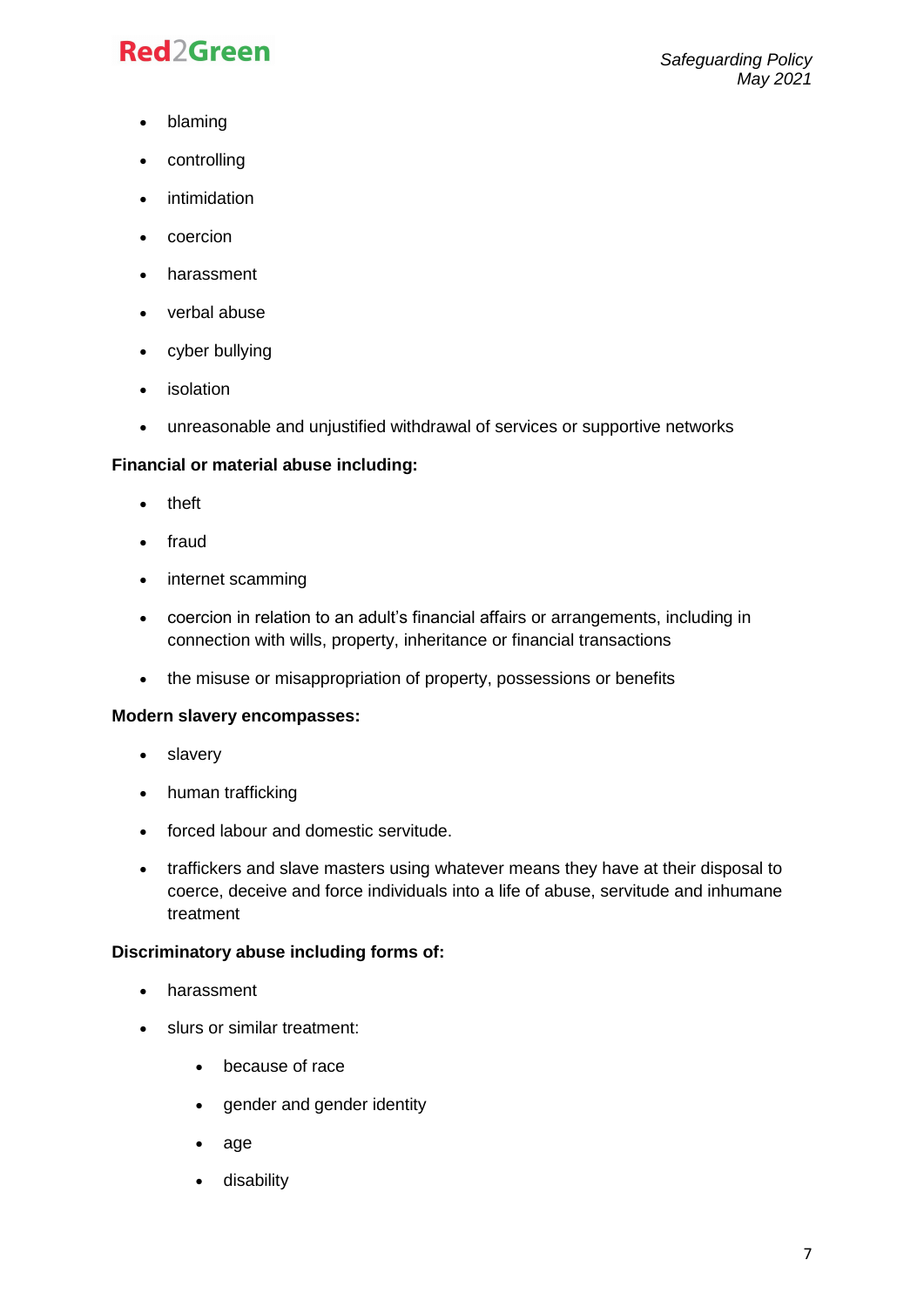- sexual orientation
- **religion**

#### **Neglect and acts of omission including:**

- ignoring medical
- emotional or physical care needs
- failure to provide access to appropriate health, care and support or educational services
- the withholding of the necessities of life, such as medication, adequate nutrition and heating

#### **Self-neglect**

This covers a wide range of behaviour neglecting to care for one's personal hygiene, health or surroundings and includes behaviour such as hoarding.

#### **5.3 What to do if you suspect abuse?**

#### **5.3.1. If you have concerns**

Do not let other considerations, like fear of damaging relationships with other adults get in the way of protecting a client from abuse and neglect. If you believe a client may be at risk, you should pass on your concerns to your line manager who will contact the designated person immediately. You should view this as the beginning of a process of enquiry, not as an accusation.

#### **5.3.2. If a client discloses abuse or neglect to you**

Listen to the client. Take their allegation seriously. Explain that in order keep them and other people safe you cannot keep what they tell you a secret. You will need to pass it onto to someone who can help it stop. Pass the allegation in accordance to this policy. Do not promise the client that you will keep the allegation secret. Write down what the client has told you. Tell the client what will happen next and how they will be kept informed (by you, their carer, the CEO of Red2Green).

#### **5.3.3. If you witness abuse**

If you witness a carer abusing a client, you must pass your concerns immediately in accordance with this policy.

### **6. How to report concerns about a client**

#### **6.1. Information you will need:**

Ensure you have the clients full name. Remember as much of what you can of what they have told you and write this down as soon as possible and in the words they used. Remember the location of any marks such as bruises. It can sometimes be helpful to draw them on a silhouette of a person.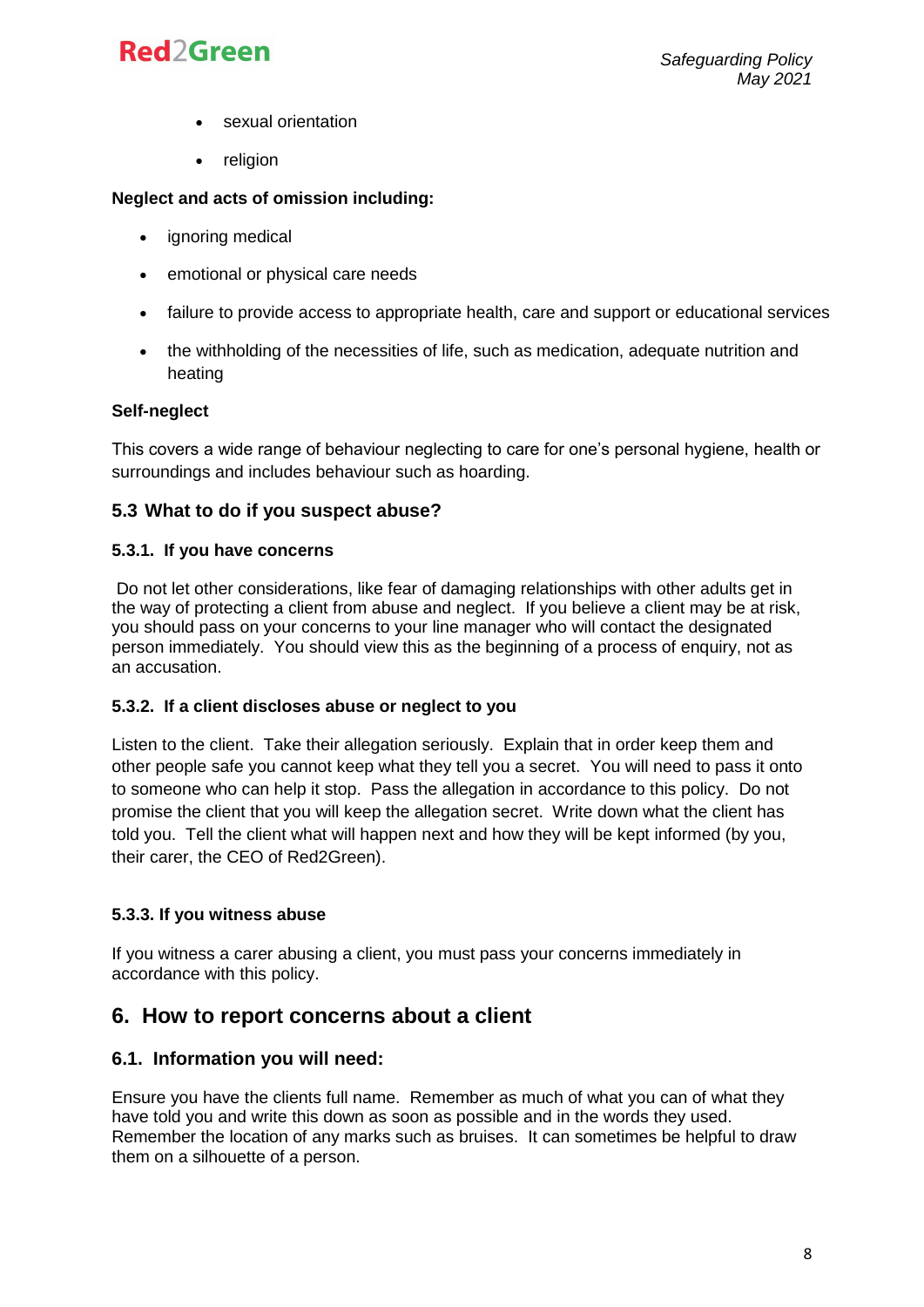#### **6.2. If the client is in immediate danger or it is unsafe for them to return home.**

If you or the client believe they are in immediate danger or would be in danger if returned to their carers, you should remain with them and contact the police on 999 or 101. Afterwards, you must inform the Red2Green designated safeguarding contact of what has taken place in writing or on the phone.

#### **6.3. Reporting concerns to Cambridgeshire County Council**

If you cannot contact the named Red2Green safeguarding contact, you should contact Cambridgeshire County Council immediately and follow their advice exactly. Explain your concerns and explain your role in Red2Green. Give your own contact details and those of the child protection leads in Red2Green.

Afterwards, you must inform the Red2Green safeguarding contact of what has taken place in writing by email and on the phone.

Cambridgeshire County Council

Tel: 0345 045 5202 (Mon-Fri, 8am-6pm) (Sat, 9am-1pm) Email: [referral.centre-adults@cambridgeshire.gov.uk](mailto:referral.centre-adults@cambridgeshire.gov.uk)

**In an out of hours emergency:** The Emergency Duty Team on 01733 234 724

### **7. Procedures to ensure safe recruitment of staff and volunteers**

#### **7.1. Recruitment**

All trustees, staff and volunteers will require two references and enhanced DBS checks procured or updated by Red2Green. DBS checks will be renewed every three years.

#### **7.2. Training**

Safeguarding training ('Making safeguarding personal'/ MCA and Dols training) will be given to the staff and volunteers approximately every two years. All staff will be made aware of the safeguarding policy as part of their induction.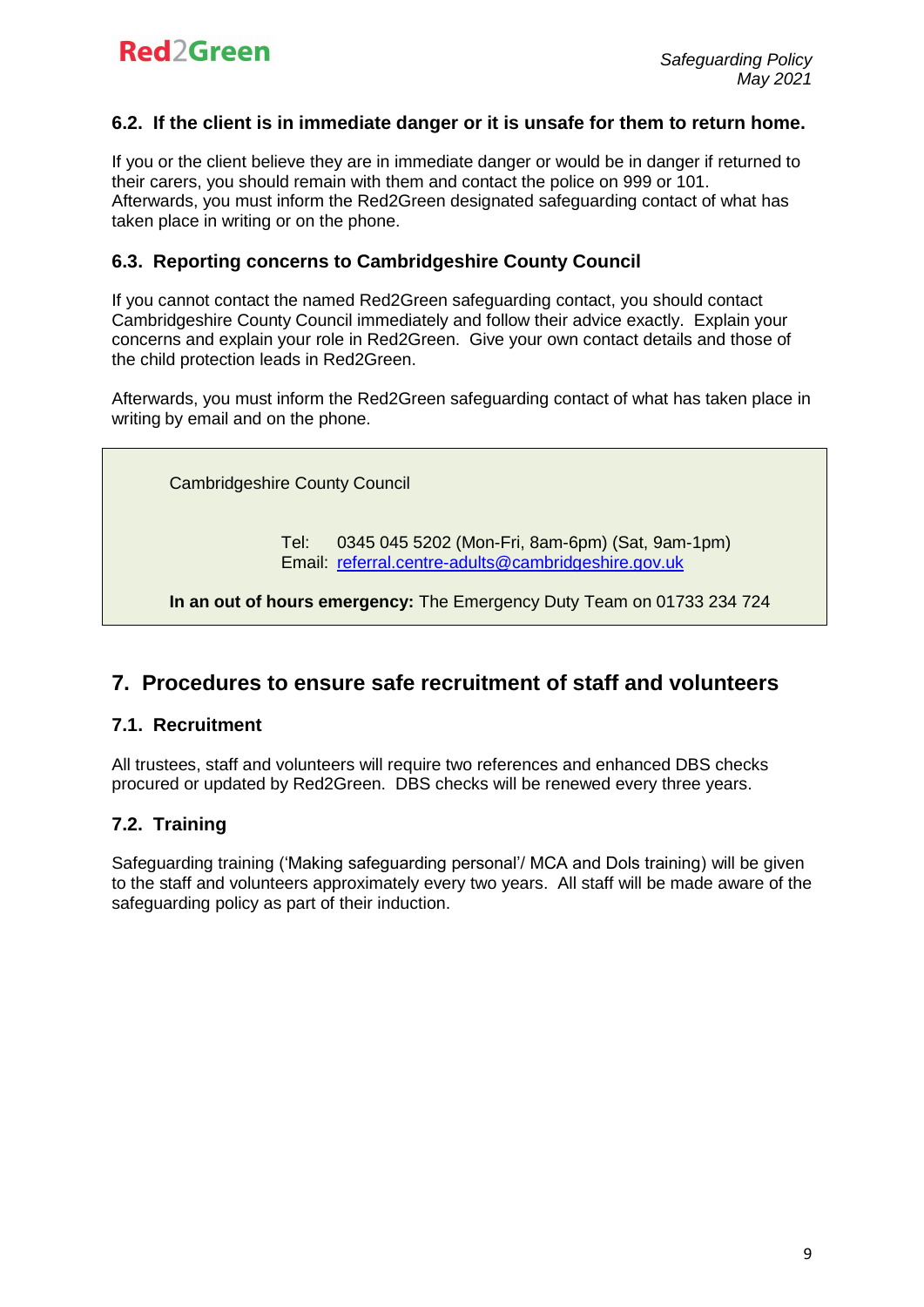

#### **Appendix**

**1. Link for Level 3 DSL Course**

<https://hsqe.co.uk/course/designated-safeguarding-lead-vulnerable-adults/> [https://www.highspeedtraining.co.uk/safeguarding-people/level3-safeguarding](https://www.highspeedtraining.co.uk/safeguarding-people/level3-safeguarding-adults-training.aspx)[adults-training.aspx](https://www.highspeedtraining.co.uk/safeguarding-people/level3-safeguarding-adults-training.aspx)

**2. Link to Local Authority online reporting form** <https://www.safeguardingcambspeterborough.org.uk/concerned/>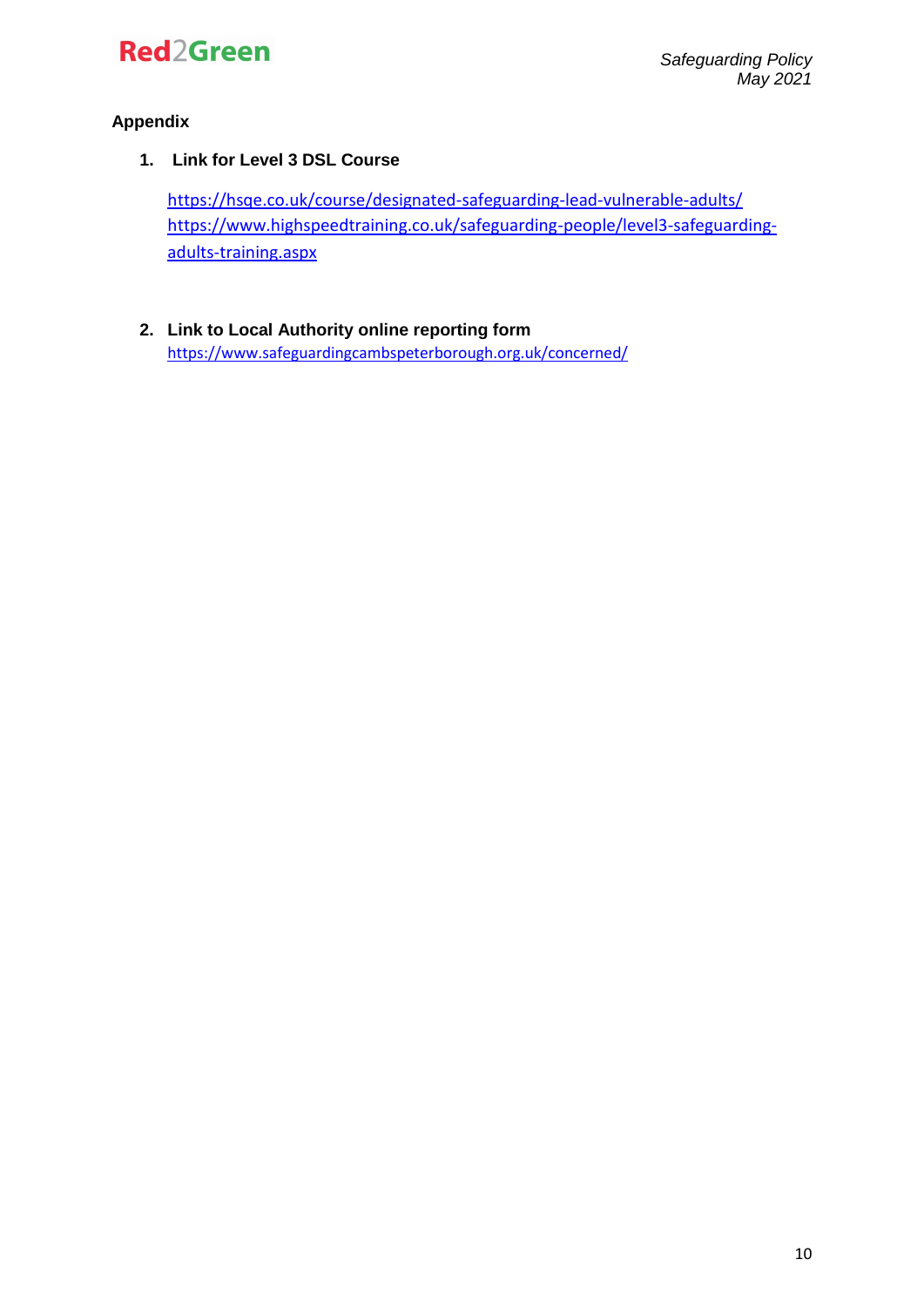#### **CAMBRIDGESHIRE & PETERBOROUGH ADULTS SAFEGUARDING REFERRAL FORM**

### **DIAL 999 IN AN EMERGENCY AND ASK FOR THE APPROPRIATE EMERGENCY SERVICE**

**Safeguarding Referrals:**

**Cambridgeshire:** Call 0345 045 5202 (Monday to Friday, 8am to 6pm) (Saturday, 9am to 1pm) **Peterborough:** Call 01733 747474 (Monday to Friday 8am to 6pm),

**For Both Areas:** Out of Hours call 01733 234724

**Completed referrals should be sent to:**

**Cambridgeshire:** [referral.centre-adults@cambridgeshire.gov.uk](mailto:referral.centre-adults@cambridgeshire.gov.uk)

**Peterborough:** [adultsocialcare@peterborough.gov.uk](mailto:adultsocialcare@peterborough.gov.uk)

**Details of Adult at risk.** *An Adult at Risk is a person who is aged 18 or over and*

- *has needs for care and support (whether or not the local authority is meeting any of those needs);*
- *is experiencing, or at risk of, abuse or neglect; and*
- *as a result of those care and support needs is unable to protect themselves from either the risk of, or the experience of abuse or neglect. The Care Act (2014)*

| Name                                                       | Click here to enter text. |                           | Title                           | Click here to enter text. |
|------------------------------------------------------------|---------------------------|---------------------------|---------------------------------|---------------------------|
| DOB                                                        | Click here to enter text. |                           | Approx. age if<br>DOB not known | Click here to enter text. |
| Email                                                      | Click here to enter text. |                           | Post code                       | Click here to enter text. |
| Permanent<br><b>Address</b>                                | Click here to enter text. |                           | Phone                           | Click here to enter text. |
| Current Location (e.g. Ward<br>or Unit)                    |                           | Click here to enter text. |                                 |                           |
| Gender                                                     | Choose an item.           |                           | Nationality                     | Click here to enter text. |
| Preferred<br>Language                                      | Click here to enter text. |                           | Ethnicity                       | Choose an item.           |
| Does the adult at risk require support with communication? |                           |                           |                                 | Choose an item.           |
| Click here to enter text.<br>If yes, please give details   |                           |                           |                                 |                           |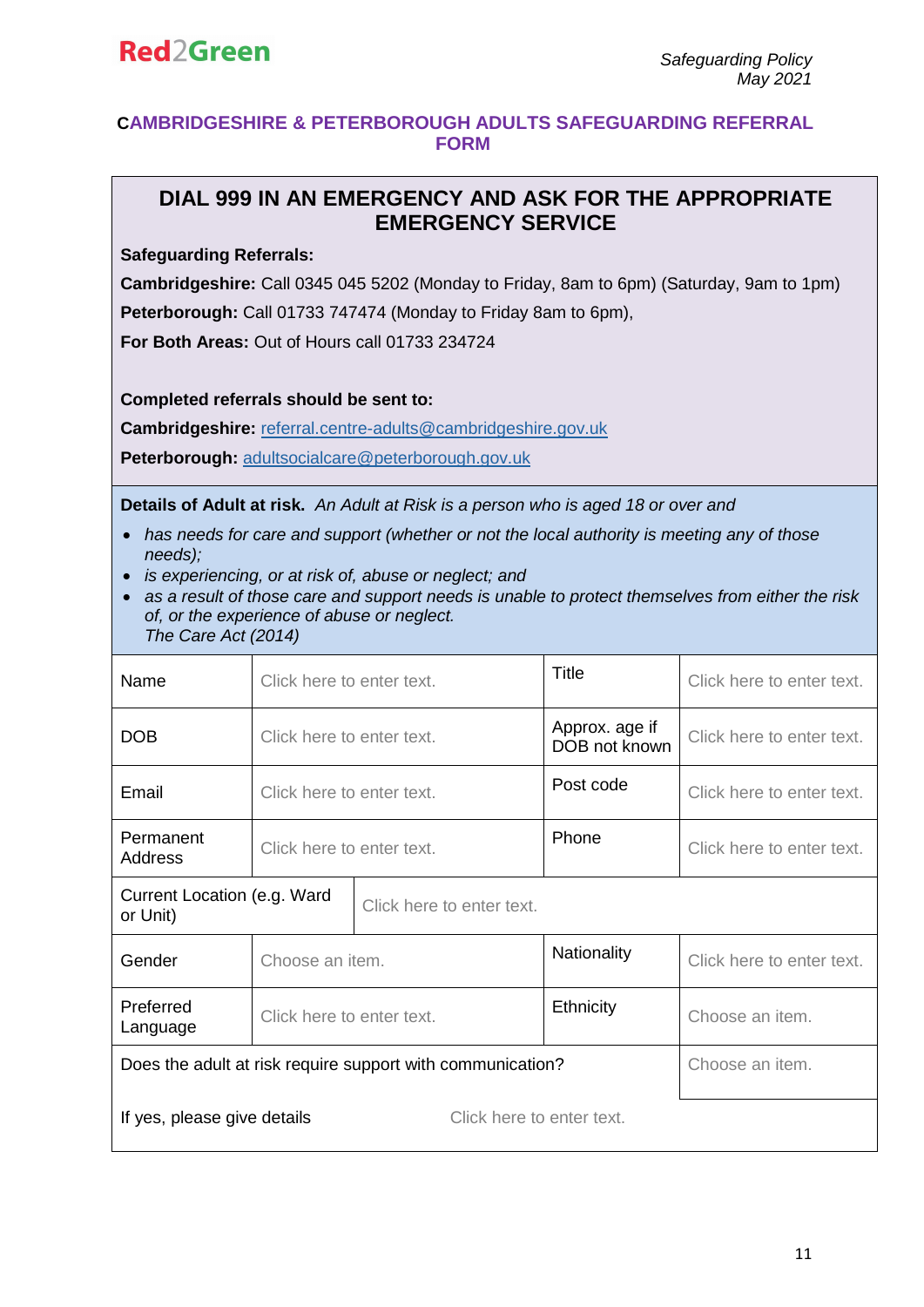Agency Identification No. (e.g. NHS No.) Click here to enter text.

#### **Adult at Risk's GP details**

| Name                        | Click here to enter text. | Is GP aware<br>of referral? | Choose an item. |
|-----------------------------|---------------------------|-----------------------------|-----------------|
| Surgery name<br>and address | Click here to enter text. |                             |                 |

#### **Details of any dependants (of any age)**

| Name(s)                   | <b>DOB</b>                   | Gender      | Lives with adult (Y/N)                       |
|---------------------------|------------------------------|-------------|----------------------------------------------|
| Click here to enter text. | Click here to<br>enter text. | enter text. | Click here to   Click here to enter<br>text. |

#### **IF THERE ARE ANY CONCERNS FOR THE SAFETY OF ANY CHILDREN, THESE MUST BE REFERRED TO Children's MASH**

http://www.safeguardingcambspeterborough.org.uk/children-board/reporting-concerns/

#### **Consent**

Has the adult at risk given consent for this referral? Choose an item.

If No, please confirm why this referral is being made without it, e.g. risk to others or the Adult at Risk lacks the capacity to make this decision

Click here to enter text.

Is the adult at risk aware this referral has been made? Choose an item.

If No, please give the reason as to why the Adult at Risk was not made aware of the referral

Click here to enter text.

Are there any doubts about the adult at risks capacity to consent? y/n comments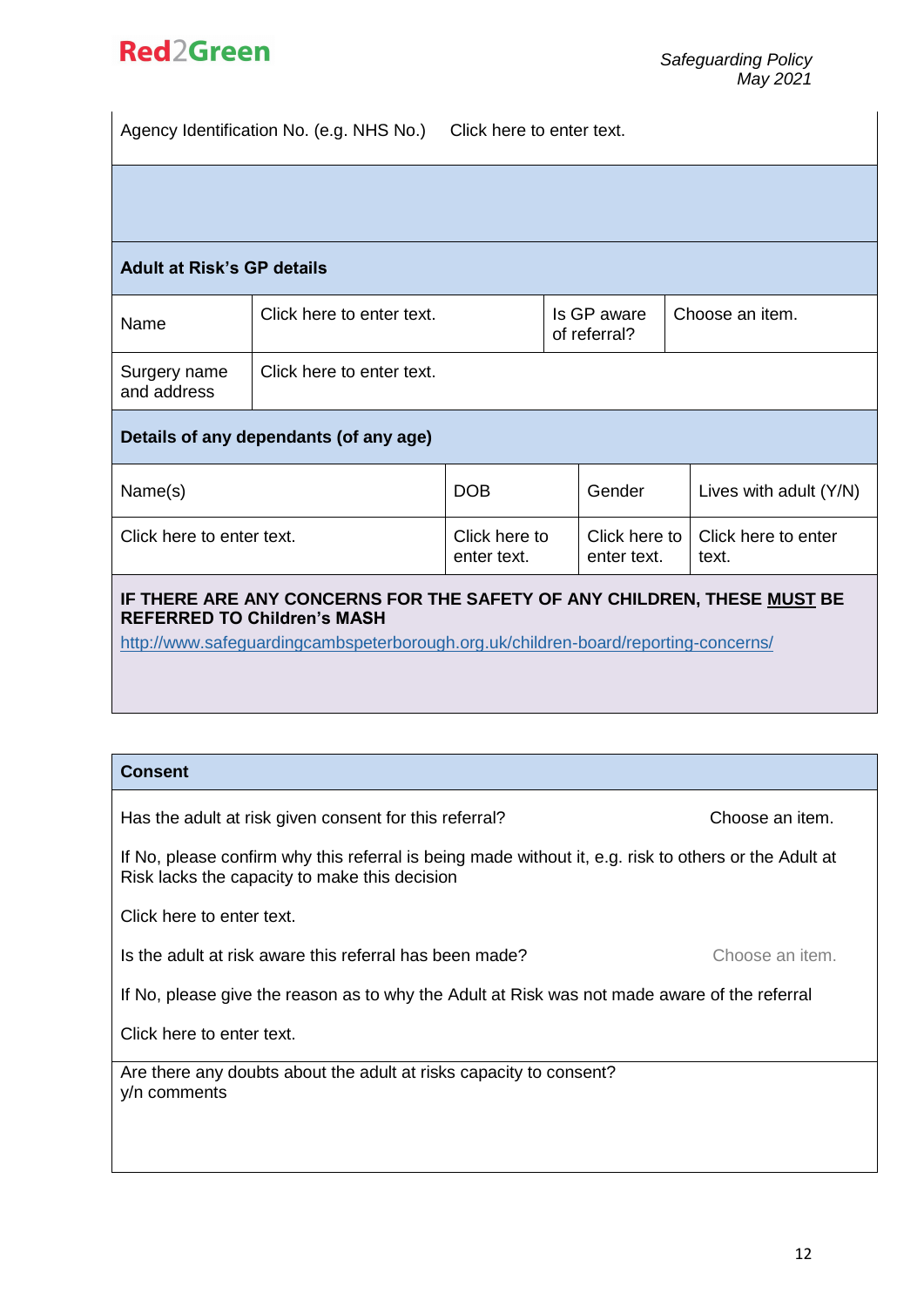Do you think the adult at risk requires care and and support? Choose an item.

Please provide reasons for your view:

Click here to enter text.

#### **Details of the incident/s and/or ongoing concerns**

**If you work for a care provider inform your line manager/supervisor about this incident as soon as possible.**

Description of incident or concern

(*Include - The nature, degree and extent of the abuse or neglect (what happened); The length of time it has been occurring (previous incidents, what happened and date);The impact on the individual and / or their carers / family (injury, distress); Location and time of any incident)*

Click here to enter text.

Please indicate category of abuse:

| Physical abuse              | Choose an item. | Modern slavery                  | Choose an item. |
|-----------------------------|-----------------|---------------------------------|-----------------|
| Domestic violence           | Choose an item. | Discriminatory abuse            | Choose an item. |
| Sexual abuse                | Choose an item. | Organisational abuse            | Choose an item. |
| Psychological abuse.        | Choose an item. | Neglect and acts of<br>omission | Choose an item. |
| Financial or material abuse | Choose an item. | Self-neglect                    | Choose an item. |

Does the adult at risk continue to be at risk of abuse? Choose an item.

If Yes, describe the risks that remain and any immediate action needed:

Click here to enter text.

Are there any other people who may be at risk of abuse? Choose an item.

If yes, add details and describe the risks that remain and action you are taking:

Click here to enter text.

#### **Making Safeguarding Personal**